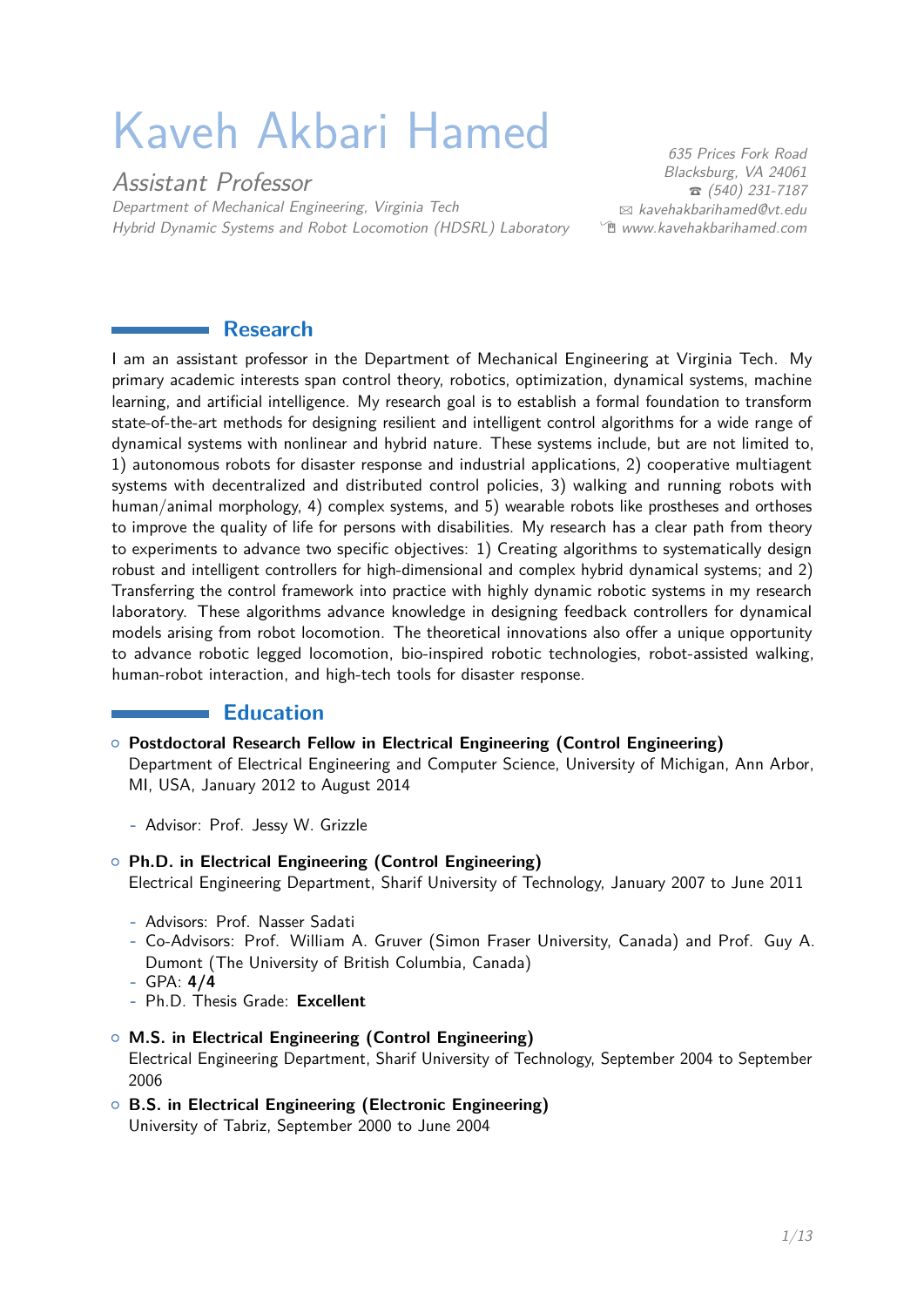# **Professional Experience**

- { **Assistant Professor** Department of Mechanical Engineering, Virginia Tech, August 2018 to present
- { **Assistant Professor** Department of Mechanical Engineering, San Diego State University, August 2014 to August 2018 { **Postdoctoral Research Fellow**
- Electrical Engineering and Computer Science Department, University of Michigan, January 2012 to August 2014
- { **Graduate Student Research Assistant** Electrical Engineering Department, Sharif University of Technology, January 2007 to June 2011

# **Funding and Projects**

#### (a) **Summary of External Funding**

- { Total External Funding: \$2,492,555
- { Total External Funding to VT: \$1,562,587
- { Personal Share at VT: \$1,127,490

### (b) **Active External Projects**

- $\circ$  NSF Award CMMI  $\#1923216/1923239$ : Collaborative Research: Intelligent and Agile Robotic Legged Locomotion in Complex Environments: From Planning to Safety and Robust Control, **Lead PI: K. Akbari Hamed**, Caltech PI: A. D. Ames, 09/01/19-08/31/23, \$584,483.00 (PI Akbari Hamed's share: \$242,543.00)
- $\circ$  NSF Award ECCS  $\#1924617/1924526$ : NRI: FND: COLLAB: Hierarchical, Safe, and Distributed Feedback Control of Multiagent Legged Robots for Cooperative Locomotion and Manipulation, **Lead PI: K. Akbari Hamed**, Caltech PI: A. D. Ames, 09/15/19-08/31/23, \$749,823.00 (PI Akbari Hamed's share: \$374,823.00)
- $\circ$  NSF Award CMMI  $\#1906727$ : Control of Dynamically Coupled Agile Legged Robots and Bioinspired Robotic Tails, PI: Bentzvi, **Co-PI: K. Akbari Hamed**, 06/01/19-05/31/23, \$396,036.00 (Co-PI Akbari Hamed's share: \$166,070.00)
- NSF Award CSE/CNS #2128948: FW-HTF-P: Inspector Assistant Robot for Future Construction Progress Monitoring, PI: K. Afsari, Co-PIs: **K. Akbari Hamed**, and R. Patrick, 10/01/21- 09/30/23, \$150,000 (Co-PI Akbari Hamed's share: \$54,869)

### (c) **Completed External Projects**

 $\circ$  NSF Award CMMI  $\#1637704/1854898$ : NRI: Decentralized Feedback Control Design for Cooperative Robotic Walking with Application to Powered Prosthetic Legs, **PI: K. Akbari Hamed**, Co-PI: R. D. Gregg, 09/01/16-08/31/20, \$612,213.00 (PI Akbari Hamed's share: \$366,483.00)

### (d) **Internal Funding**

 $\circ$  Eyes in the Sky and Boots on the Ground: Collaborative Technologies for Monitoring and Managing Livestock Pastures, CALS Strategic Plan Advancement, PI: Z. Easton; Co-PIs: R. White, **K. Akbari Hamed**, D. Fuka, and M. Eick, 03/01/21-06/30/22, \$60,000 (Co-PI Akbari Hamed's share: \$20,000)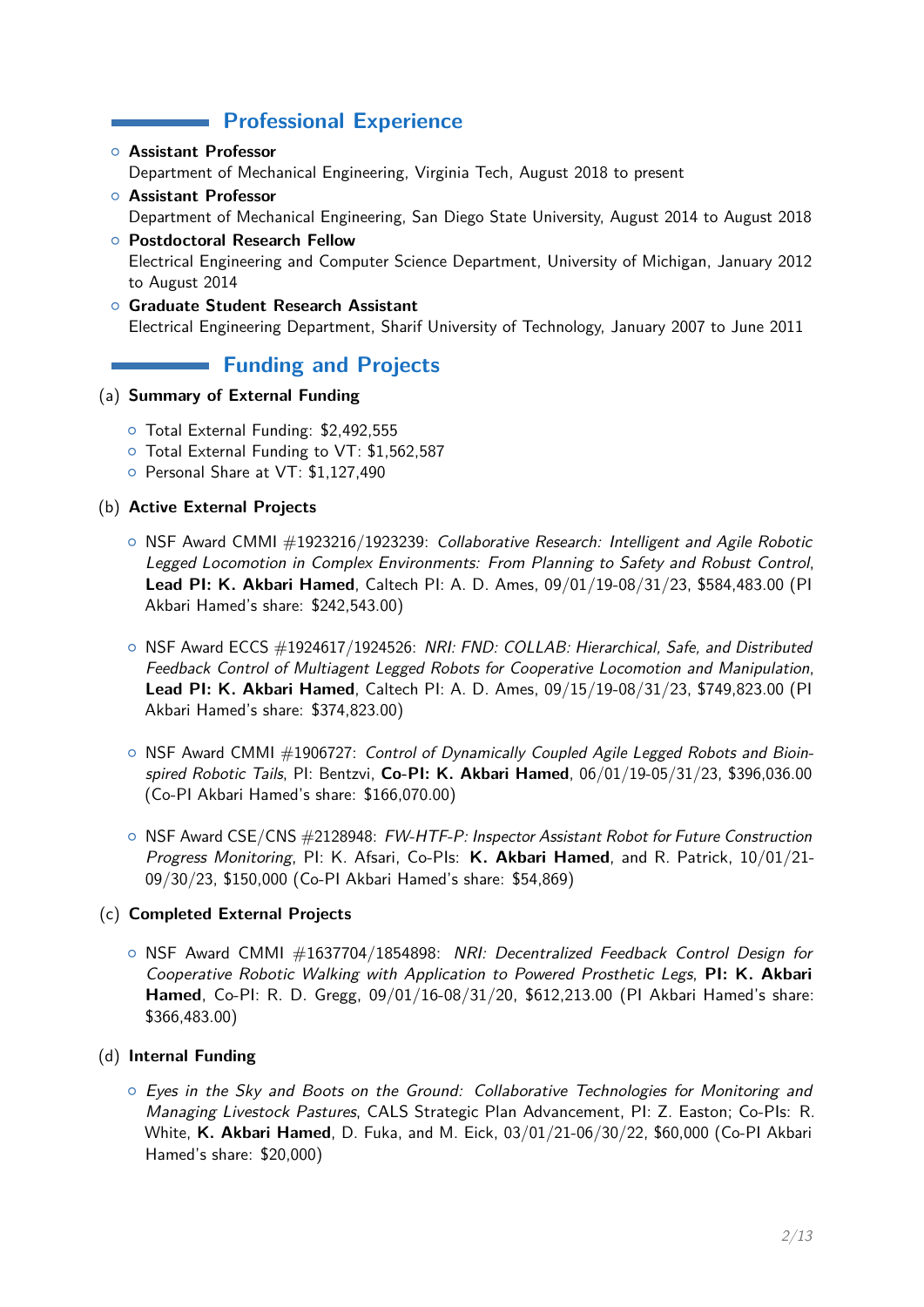## **Honors and Awards**

{ **[TEDx Speaker:](https://www.ted.com/talks/kaveh_akbari_hamed_how_robot_armies_will_save_our_future_cities)** "How Robot Armies Will Save Our Future Cities?," TEDxPearlStreet, Washington, DC, July 2020

Link: [https://youtu.be/\\_XJqtbiqVRo](https://youtu.be/_XJqtbiqVRo)

- { Elected full member of Sigma Xi Scientific Society, 2020
- { Ranked **1** *st* according to GPA among Ph.D. students of Electrical Engineering, major of control, Sharif University of Technology
- $\circ$  Ranked  $16^{th}$  among more than 10,000 students in the national entrance exam for graduate studies in Electrical Engineering in Iran, 2004
- $\circ$  Ranked  $\mathbf{1}^{st}$  according to GPA among B.S. students of Electrical Engineering, University of Tabriz

## **Publications**

#### **Summary of Publications**

- { Total number of peer-reviewed journal articles: 27 Journal Articles: IEEE TAC, IEEE CST, IEEE TRO, IEEE RA-L, IEEE L-CSS, IJRR, IEEE TSMC, ASME JDSMC, NA:HS, IET CTA, IET PE, and IET EL
- { Total number of peer-reviewed journal articles after joining VT: 15 (Articles J.27 to J.13)
- { Total number of peer-reviewed conference articles: 23 Conference Articles: ACC, IEEE CDC, IEEE ICRA, IEEE IROS, and IFAC ADHS
- { Total number of peer-reviewed conference articles after joining VT: 12 (Articles C.23 to C.12)
- { Total number of books: 1 (Publisher: Wiley-IEEE)

#### **Books**

[**B.**1] N. Sadati, G. A. Dumont, **K. Akbari Hamed**, and W. A. Gruver, [Hybrid Control and Motion](https://onlinelibrary.wiley.com/doi/book/10.1002/9781118393741) [Planning of Dynamical Legged Locomotion](https://onlinelibrary.wiley.com/doi/book/10.1002/9781118393741), Series on Systems Science and Engineering, Wiley-IEEE Press, ISBN: 978-1-118-31707-5, 272 pages, Hoboken, NJ, USA, October 2012



## Peer-reviewed Journal Papers

(Authors marked by *<sup>⋆</sup>* are my graduate students.)

- [J.27] R. T. Fawcett<sup>\*</sup>, K. Afsari, A. D. Ames, and K. Akbari Hamed, "Toward a data-driven template model for quadrupedal locomotion," IEEE Robotics and Automation Letters, Published Online, June 2022 (Impact Factor: 3.74)
- [**J.**26] A. Pandala*<sup>⋆</sup>* , R. T. Fawcett*<sup>⋆</sup>* , U. Rosolia, A. D. Ames, and **K. Akbari Hamed**, ["Robust predictive](https://ieeexplore.ieee.org/document/9779465) [control for quadrupedal locomotion: Learning to close the gap between reduced- and full-order](https://ieeexplore.ieee.org/document/9779465) [models,"](https://ieeexplore.ieee.org/document/9779465) IEEE Robotics and Automation Letters, vol. 7, issue 3, pp. 6622-6629, May 2022 (Impact Factor: 3.74)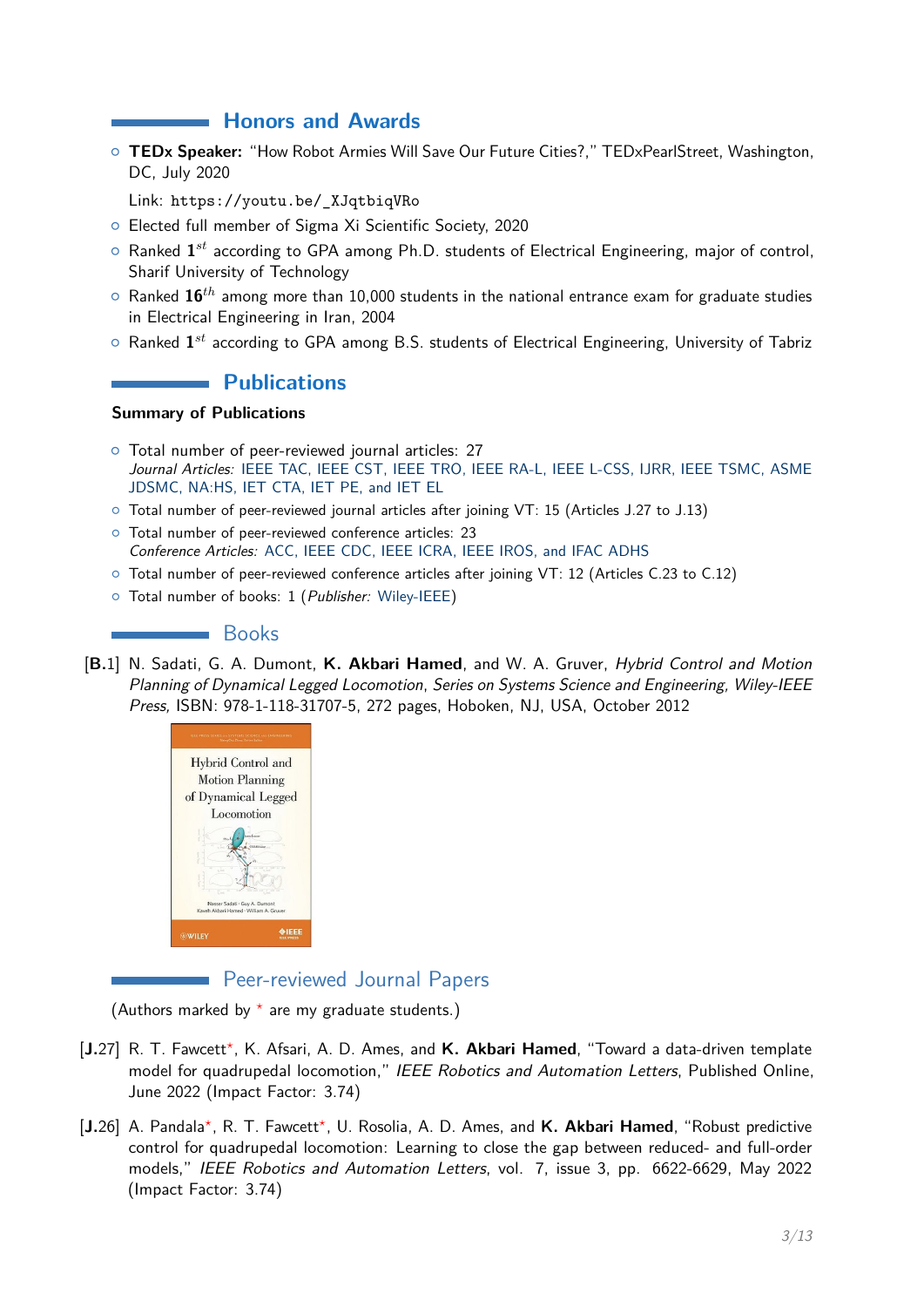- [J.25] V. R. Kamidi\*, J. Kim\*, R. T. Fawcett\*, A. D. Ames, and K. Akbari Hamed, ["Distributed](https://ieeexplore.ieee.org/document/9758062) [quadratic programming-based nonlinear controllers for periodic gaits of legged locomotion,"](https://ieeexplore.ieee.org/document/9758062) IEEE Control Systems Letters, vol. 6, pp. 2509-2514, April 2022
- [J.24] R. T. Fawcett<sup>\*</sup>, A. Pandala<sup>\*</sup>, A. D. Ames, and K. Akbari Hamed, ["Robust stabilization of](https://ieeexplore.ieee.org/document/9638982) [periodic gaits for quadrupedal locomotion via QP-based virtual constraint controllers,"](https://ieeexplore.ieee.org/document/9638982) IEEE Control Systems Letters, vol. 6, pp. 1736-1741, December 2021
- [J.23] J. Kim<sup>\*</sup> and K. Akbari Hamed, ["Cooperative locomotion via supervisory predictive control and](https://asmedigitalcollection.asme.org/dynamicsystems/article-abstract/144/3/031005/1122992/Cooperative-Locomotion-Via-Supervisory-Predictive?redirectedFrom=fulltext) [distributed nonlinear controllers,"](https://asmedigitalcollection.asme.org/dynamicsystems/article-abstract/144/3/031005/1122992/Cooperative-Locomotion-Via-Supervisory-Predictive?redirectedFrom=fulltext) ASME Journal of Dynamic Systems, Measurement, and Control, 144(3), 031005, December 2021 (Impact Factor: 1.372)
- [J.22] V. R. Kamidi\*, J. C. Horn, R. D. Gregg, and K. Akbari Hamed, ["Distributed controllers for](https://ieeexplore.ieee.org/document/9483320) [human-robot locomotion: A scalable approach based on decomposition and hybrid zero dynamics,"](https://ieeexplore.ieee.org/document/9483320) IEEE Control Systems Letters, vol. 5, issue 6, pp. 1976-1981, December 2021
- [J.21] R. T. Fawcett<sup>\*</sup>, A. Pandala<sup>\*</sup>, J. Kim<sup>\*</sup>, and K. Akbari Hamed, ["Real-time planning and nonlinear](https://asmedigitalcollection.asme.org/dynamicsystems/article/143/7/071004/1094100/Real-Time-Planning-and-Nonlinear-Control-for) [control for quadrupedal locomotion with articulated tails,"](https://asmedigitalcollection.asme.org/dynamicsystems/article/143/7/071004/1094100/Real-Time-Planning-and-Nonlinear-Control-for) ASME Journal of Dynamic Systems, Measurement, and Control, 143(7), 071004, February 2021 (Impact Factor: 1.372)
- [**J.**20] W. Ma, N. Csomay-Shanklin, S. Kolathaya, **K. Akbari Hamed**, and A. D. Ames, ["Coupled control](https://ieeexplore.ieee.org/document/9376602) [Lyapunov functions for interconnected systems, with application to quadrupedal locomotion,"](https://ieeexplore.ieee.org/document/9376602) IEEE Robotics and Automation Letters, vol. 6, issue 2, pp. 3761-3768, April 2021 (Impact Factor: 3.74)
- [J.19] K. Akbari Hamed, J. Kim<sup>\*</sup>, and A. Pandala<sup>\*</sup>, ["Quadrupedal locomotion via event-based predictive](https://ieeexplore.ieee.org/document/9113252) [control and QP-based virtual constraints,"](https://ieeexplore.ieee.org/document/9113252) IEEE Robotics and Automation Letters, vol. 5, no. 3, pp. 4463-4470, July 2020 (Impact Factor: 3.74)
- [**J.**18] J. C. Horn, A. Mohammadi, **K. Akbari Hamed**, and R. D. Gregg, ["Nonholonomic virtual constraint](https://ieeexplore.ieee.org/document/9018143) [design for variable-incline bipedal robotic walking,"](https://ieeexplore.ieee.org/document/9018143) IEEE Robotics and Automation Letters, vol. 5, issue 2, pp. 3691-3698, April 2020 (Impact Factor: 3.74)
- [**J.**17] **K. Akbari Hamed** and A. D. Ames, ["Nonholonomic hybrid zero dynamics for the stabilization of](https://ieeexplore.ieee.org/document/8884655) [periodic orbits: Application to underactuated robotics walking,"](https://ieeexplore.ieee.org/document/8884655) IEEE Transactions on Control Systems Technology, vol. 28, issue 6, November 2020 (Impact Factor: 5.485)
- [J.16] K. Akbari Hamed, V. R. Kamidi<sup>\*</sup>, W-L. Ma, A. Leonessa, and A. D. Ames, ["Hierarchical and safe](https://ieeexplore.ieee.org/document/8825563) [motion control for cooperative locomotion of robotic guide dogs and humans: A hybrid systems](https://ieeexplore.ieee.org/document/8825563) [approach,"](https://ieeexplore.ieee.org/document/8825563) IEEE Robotics and Automation Letters, pp. 56-63, September 2019 (Impact Factor: 3.74)
- [**J.**15] **K. Akbari Hamed**, B. Safaee, and R. D. Gregg, ["Dynamic output controllers for exponential](https://asmedigitalcollection.asme.org/dynamicsystems/article-abstract/141/12/121011/958453/Dynamic-Output-Controllers-for-Exponential?redirectedFrom=fulltext) [stabilization of periodic orbits for multi-domain hybrid models of robotic locomotion,"](https://asmedigitalcollection.asme.org/dynamicsystems/article-abstract/141/12/121011/958453/Dynamic-Output-Controllers-for-Exponential?redirectedFrom=fulltext) ASME Journal of Dynamic Systems, Measurement, and Control, 141(12), 121011, December 2019 (Impact Factor: 1.372)
- [**J.**14] **K. Akbari Hamed** and R. D. Gregg, ["Decentralized event-based controllers for robust stabilization](https://ieeexplore.ieee.org/document/8424866) [of hybrid periodic orbits: Application to underactuated 3D bipedal walking,"](https://ieeexplore.ieee.org/document/8424866) IEEE Transactions on Automatic Control, vol. 64, no. 6, pp. 2266-2281, June 2019 (Impact Factor: 5.792)
- [**J.**13] J. C. Horn, A. Mohammadi, **K. Akbari Hamed**, and R. D. Gregg, ["Hybrid zero dynamics of](https://ieeexplore.ieee.org/document/8580368) [bipedal robots under nonholonomic virtual constraints,"](https://ieeexplore.ieee.org/document/8580368) IEEE Control Systems Letters, vol. 3, issue 2, pp. 386-391, January 2019
- [**J.**12] **K. Akbari Hamed** and R. D. Gregg, ["Decentralized feedback controllers for robust stabilization of](https://ieeexplore.ieee.org/document/7547937) [periodic orbits of hybrid systems: Application to bipedal walking,"](https://ieeexplore.ieee.org/document/7547937) IEEE Transactions on Control Systems Technology, vol. 25, issue 4, pp. 1153-1167, July 2017 (Impact Factor: 5.485)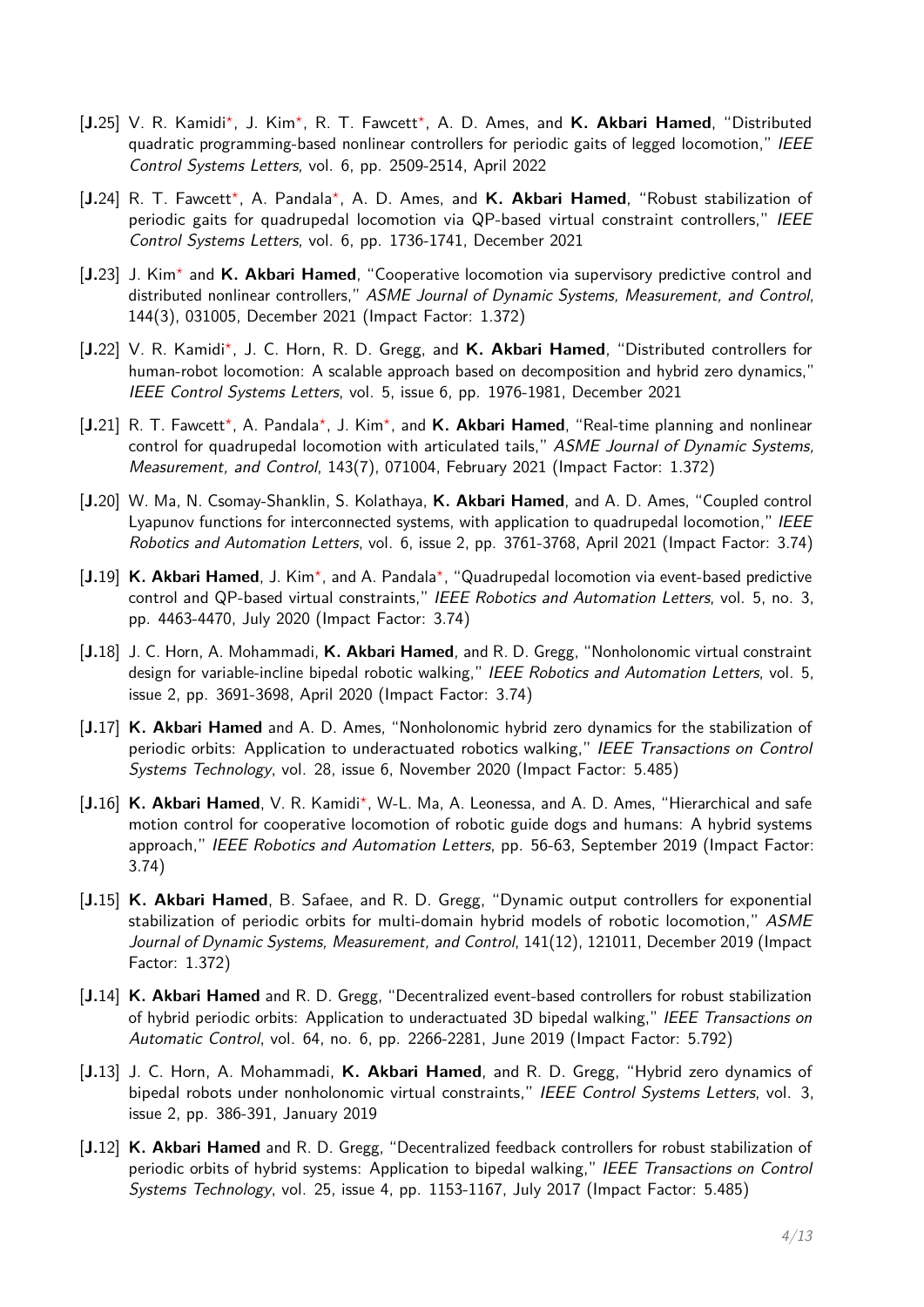- [**J.**11] **K. Akbari Hamed** and J. W. Grizzle, ["Reduced-order framework for exponential stabilization](https://www.sciencedirect.com/science/article/abs/pii/S1751570X16300541) [of periodic orbits on parameterized hybrid zero dynamics manifolds: Application to bipedal](https://www.sciencedirect.com/science/article/abs/pii/S1751570X16300541) [locomotion,"](https://www.sciencedirect.com/science/article/abs/pii/S1751570X16300541) Nonlinear Analysis: Hybrid Systems, vol. 25, pp. 227-245, August 2017 (Impact Factor: 6.163) **(Invited Paper)**
- [**J.**10] **K. Akbari Hamed**, B. G. Buss, and J. W. Grizzle, ["Exponentially stabilizing continuous-time](https://journals.sagepub.com/doi/10.1177/0278364915593400) [controllers for periodic orbits of hybrid systems: Application to bipedal locomotion with ground](https://journals.sagepub.com/doi/10.1177/0278364915593400) [height variations,"](https://journals.sagepub.com/doi/10.1177/0278364915593400) The International Journal of Robotics Research, vol. 35, issue 8, pp. 977-999, August 2016 (Impact Factor: 4.703)
- [**J.**9] **K. Akbari Hamed** and J. W. Grizzle, ["Event-based stabilization of periodic orbits for underactuated](https://ieeexplore.ieee.org/document/6663683) [3D bipedal robots with left-right symmetry,"](https://ieeexplore.ieee.org/document/6663683) IEEE Transactions on Robotics, vol. 30, issue 2, pp. 365-381, April 2014 (Impact Factor: 5.567)
- [**J.**8] A. Ramezani, J. W. Hurst, **K. Akbari Hamed**, and J. W. Grizzle, ["Performance analysis and feed](https://asmedigitalcollection.asme.org/dynamicsystems/article-abstract/136/2/021012/472612/Performance-Analysis-and-Feedback-Control-of?redirectedFrom=fulltext)[back control of ATRIAS, a 3D bipedal robot,"](https://asmedigitalcollection.asme.org/dynamicsystems/article-abstract/136/2/021012/472612/Performance-Analysis-and-Feedback-Control-of?redirectedFrom=fulltext) ASME Journal of Dynamic Systems, Measurement. and Control, DS-12-1421, October 2013 (Impact Factor: 1.372)
- [**J.**7] **K. Akbari Hamed**, N. Sadati, W. A. Gruver, and G. A. Dumont, ["Stabilization of periodic orbits](https://ieeexplore.ieee.org/abstract/document/6062421) [for planar walking with non-instantaneous double support phase,"](https://ieeexplore.ieee.org/abstract/document/6062421) IEEE Transactions on Systems, Man, and Cybernetics, Part A, vol. 42, issue 3, pp. 685-706, May 2012 (Impact Factor: 13.451)
- [**J.**6] **K. Akbari Hamed**, N. Sadati, W. A. Gruver, and G. A. Dumont, ["Exponential stabilisation of](https://digital-library.theiet.org/content/journals/10.1049/iet-cta.2010.0292) [periodic orbits for running of a three-dimensional monopedal robot,"](https://digital-library.theiet.org/content/journals/10.1049/iet-cta.2010.0292) IET Control Theory and Applications, vol. 5, issue 11, pp. 1304-1320, July 2011 (Impact Factor: 3.526)
- [**J.**5] N. Sadati, G. A. Dumont, **K. Akbari Hamed**, and W. A. Gruver, ["Two-level control scheme for](https://digital-library.theiet.org/content/journals/10.1049/iet-cta.2010.0512) [stabilisation of periodic orbits for planar monopedal running,"](https://digital-library.theiet.org/content/journals/10.1049/iet-cta.2010.0512) IET Control Theory and Applications, vol. 5, issue 13, pp. 1528-1543, August 2011 (Impact Factor: 3.526)
- [**J.**4] R. Ansari, M. R. Feyzi, **K. Akbari Hamed**, N. Sadati, Y. Yasaei and S. Ouni, ["Input-output lineari](https://digital-library.theiet.org/content/journals/10.1049/iet-pel.2010.0158)[sation of a fourth-order input-affine system describing the evolution of a three-phase/switch/level](https://digital-library.theiet.org/content/journals/10.1049/iet-pel.2010.0158) [\(Vienna\) rectifier,"](https://digital-library.theiet.org/content/journals/10.1049/iet-pel.2010.0158) IET Power Electronics, vol. 4 , issue 8, pp. 867-883, September 2011 (Impact Factor: 2.641)
- [**J.**3] N. Sadati, **K. Akbari Hamed**, W. A. Gruver, and G. A. Dumont, ["Radial basis function network](https://digital-library.theiet.org/content/journals/10.1049/el.2011.0692) [for exponential stabilization of periodic orbits for planar bipedal walking,"](https://digital-library.theiet.org/content/journals/10.1049/el.2011.0692) IET Electronics Letters, vol. 47, issue 12, June 2011 (Impact Factor: 1.343)
- [**J.**2] N. Sadati, **K. Akbari Hamed**, G. A. Dumont, and W. A. Gruver, ["Nonholonomic motion planning](https://digital-library.theiet.org/content/journals/10.1049/el.2011.1712) [based on optimal control for flight phases of planar bipedal running,"](https://digital-library.theiet.org/content/journals/10.1049/el.2011.1712) IET Electronics Letters, vol. 47, issue 20, September 2011 (Impact Factor: 1.343)
- [**J.**1] **K. Akbari Hamed**, N. Sadati, W. A. Gruver, and G. A. Dumont, ["Continuous-time update laws](https://digital-library.theiet.org/content/journals/10.1049/el.2010.2481) [with radial basis step length for control of bipedal locomotion,"](https://digital-library.theiet.org/content/journals/10.1049/el.2010.2481) IET Electronics Letters, vol. 46, issue 21, October 2010 (Impact Factor: 1.343)

**Peer-reviewed Conference Papers** 

(Authors marked by *<sup>⋆</sup>* are my graduate students.)

[C.23] R. T. Fawcett\*, K. Afsari, A. D. Ames, and K. Akbari Hamed, "Toward a data-driven template model for quadrupedal locomotion," IEEE/RSJ International Conference on Intelligent Robots and Systems (IROS), Under Review, February 2022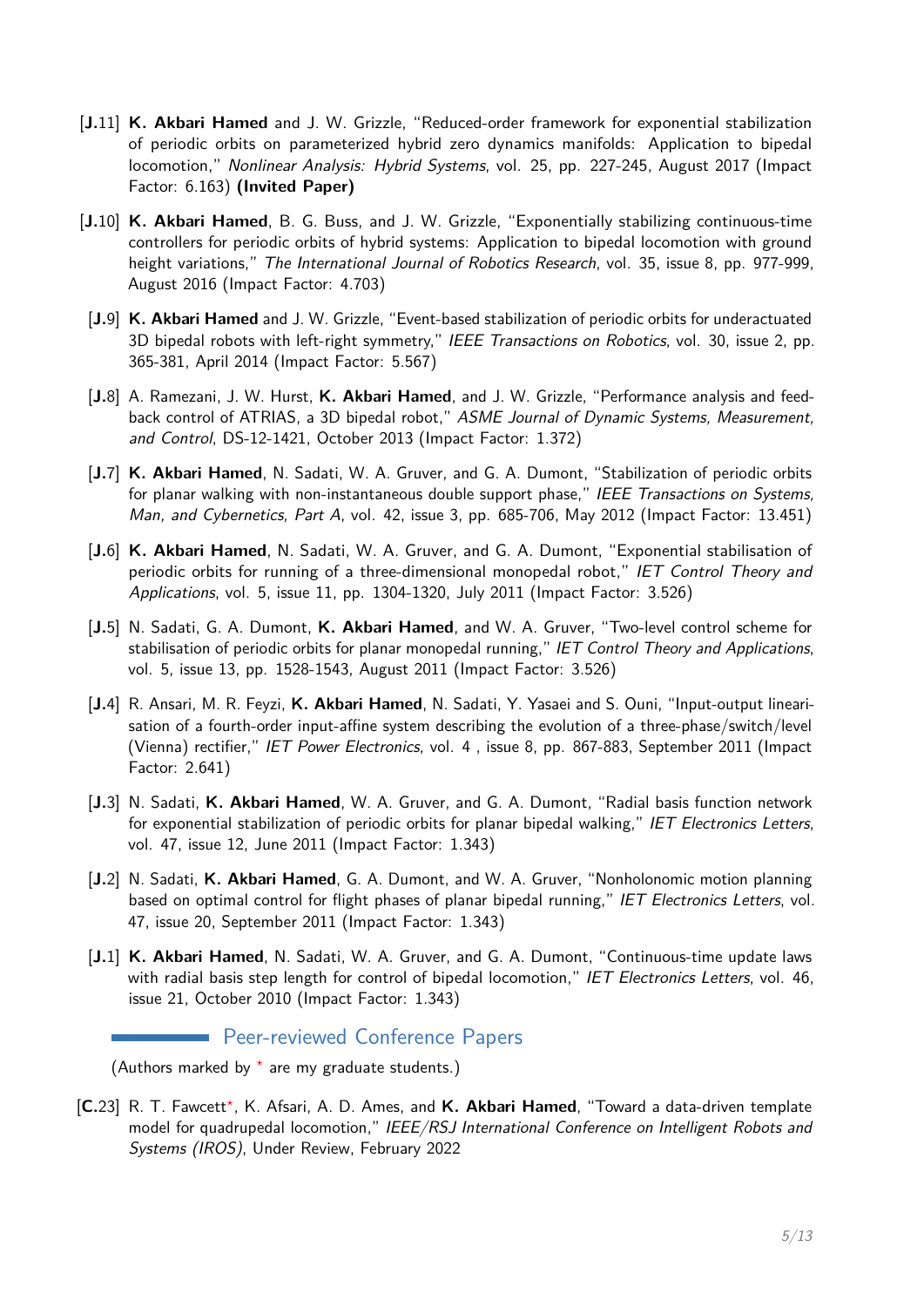- [**C.**22] V. R. Kamidi*<sup>⋆</sup>* , J. Kim*<sup>⋆</sup>* , R. T. Fawcett*<sup>⋆</sup>* , A. D. Ames, and **K. Akbari Hamed**, "Distributed quadratic programming-based nonlinear controllers for periodic gaits of legged locomotion, " IEEE International Conference on Decision and Control (CDC), Under Review, February 2022
- [**C.**21] A. Pandala*<sup>⋆</sup>* , R. T. Fawcett*<sup>⋆</sup>* , U. Rosolia, A. D. Ames, and **K. Akbari Hamed**, "Robust predictive control for quadrupedal locomotion: Learning the gap between reduced- and full-order models," IEEE/RSJ International Conference on Intelligent Robots and Systems (IROS), Under Review, January 2022
- [**C.**20] R. T. Fawcett*<sup>⋆</sup>* , A. Pandala*<sup>⋆</sup>* , A. D. Ames, and **K. Akbari Hamed**, "Robust stabilization of periodic gaits for quadrupedal locomotion via QP-based virtual constraint controllers," American Control Conference (ACC), Accepted to Appear, June 2022
- [C.19] V. R. Kamidi<sup>\*</sup>, J. C. Horn, R. D. Gregg, and K. Akbari Hamed, "Distributed controllers for human-robot locomotion: A scalable approach based on decomposition and hybrid zero dynamics," American Control Conference (ACC), pp. 2049-2054, New Orleans, LA, USA, May 2021
- [**C.**18] W. Ma, N. Csomay-Shanklin, S. Kolathaya, **K. Akbari Hamed**, and A. D. Ames, "Coupled control Lyapunov functions for interconnected systems, with application to quadrupedal locomotion," IEEE International Conference on Robotics and Automation (ICRA), China, June 2021
- [C.17] A. Pandala<sup>\*</sup>, V. R. Kamidi<sup>\*</sup>, and K. Akbari Hamed, "Decentralized control schemes for stable quadrupedal locomotion: A decomposition approach from centralized controllers," IEEE/RSJ International Conference on Intelligent Robots and Systems (IROS), pp. 3975-3981, Las Vegas, NV, October 2020
- [**C.**16] J. Martin*<sup>⋆</sup>* , V. R. Kamidi*<sup>⋆</sup>* , A. Pandala*<sup>⋆</sup>* , R. Fawcett*<sup>⋆</sup>* , and **K. Akbari Hamed**, "Exponentially stabilizing and time-varying virtual constraint controllers for dynamic quadrupedal bounding," IEEE/RSJ International Conference on Intelligent Robots and Systems (IROS), pp. 3914-3921, Las Vegas, NV, October 2020
- [C.15] K. Akbari Hamed, V. R. Kamidi<sup>\*</sup>, A. Pandala<sup>\*</sup>, W. Ma, and A. D. Ames, "Distributed feedback controllers for stable cooperative locomotion of quadrupedal robots: A virtual constraint approach," American Control Conference (ACC), Denver, CO, pp. 5314-5321, July 2020
- [**C.**14] J. C. Horn, A. Mohammadi, **K. Akbari Hamed**, and R. D. Gregg, "Nonholonomic Virtual Constraint Design for Variable-Incline Bipedal Robotic Walking," IEEE International Conference on Robotics and Automation (ICRA), France, June 2020
- [**C.**13] W-L. Ma, **K. Akbari Hamed**, and A. D. Ames, "First steps towards full model based motion planning and control of quadrupeds: A hybrid zero dynamics approach," IEEE/RSJ International Conference on Intelligent Robots and Systems (IROS), pp. 5498-5503, Macau, China, November 2019
- [**C.**12] **K. Akbari Hamed**, W. Ma, and A. D. Ames, "Dynamically stable 3D quadruped walking with multidomain hybrid system models and virtual constraint controllers," American Control Conference (ACC), pp. 4588-4595, Philadelphia, USA, July 2019
- [**C.**11] **K. Akbari Hamed**, A. D. Ames, and R. D. Gregg, "Observer-based feedback controllers for exponential stabilization of hybrid periodic orbits: Application to underactuated bipedal walking," American Control Conference (ACC), pp. 1438-1445, Milwaukee WI, June 2018
- [**C.**10] **K. Akbari Hamed**, R. D. Gregg, and A. D. Ames, "Exponentially stabilizing controllers for multi-contact 3D bipedal locomotion," American Control Conference (ACC), pp. 2210-2217, Milwaukee WI, June 2018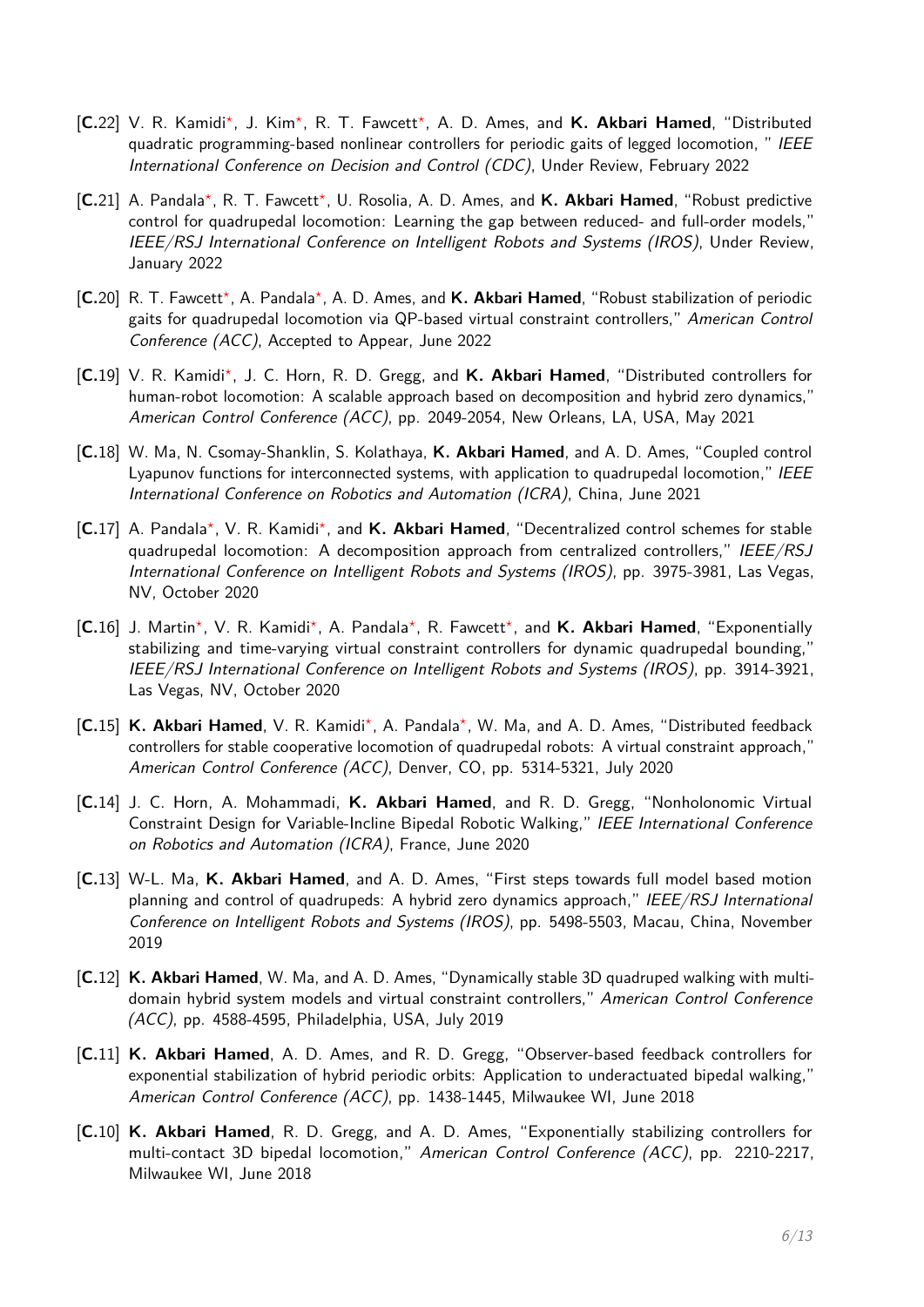- [**C.**9] **K. Akbari Hamed** and R. D. Gregg, "Decentralized feedback controllers for exponential stabilization of hybrid periodic orbits: Application to robotic walking," American Control Conferences (ACC), pp. 4793-4800, Boston, MA, July 2016 **(Invited Paper)**
- [**C.**8] B. G. Buss, **K. Akbari Hamed**, B. A. Griffin, and J. W. Grizzle, "Experimental results for 3D bipedal robot walking based on systematic optimization of virtual constraints," American Control Conferences (ACC), pp. 4785-4792, Boston, MA, July 2016 **(Invited Paper)**
- [**C.**7] **K. Akbari Hamed**, and J. W. Grizzle, "Iterative robust stabilization algorithm for periodic orbits of hybrid dynamical systems: Application to bipedal running," IFAC Conference on Analysis and Design of Hybrid Systems (ADHS), pp 161-168, October 2015 **(Invited to be submitted as a journal paper)**
- [**C.**6] **K. Akbari Hamed**, B. G. Buss, and J. W. Grizzle, "Continuous-time controllers for stabilizing periodic orbits of hybrid systems: Application to an underactuated 3D bipedal robot," IEEE Conference on Decision and Control (CDC), Los Angeles, CA, USA, pp. 1507-1513, December 2014
- [**C.**5] B. G. Buss, A. Ramezani, **K. Akbari Hamed**, B. A. Griffin, K. S. Galloway, and J. W. Grizzle, "Preliminary walking experiments with underactuated 3D bipedal robot MARLO," IEEE/RSJ International Conference on Intelligent Robots and Systems (IROS), Chicago, IL, USA, pp. 2529- 2536, September 2014
- [**C.**4] **K. Akbari Hamed** and J. W. Grizzle, "Robust event-based stabilization of periodic orbits for hybrid systems: Application to an underactuated 3D bipedal robot," American Control Conference (ACC), Washington, DC, USA, pp. 6206-6212, 2013
- [**C.**3] N. Sadati and **K. Akbari Hamed**, "CPG based controller for a 5-link planar biped robot," IEEE International Conference on Mechatronics, Kumamoto, Japan, pp. 1-6, May 2007
- [**C.**2] N. Sadati and **K. Akbari Hamed**, "Neural control of a fully actuated biped robot," IEEE International Conference on Robotics and Biomimetics, Kunming, China, pp. 1299-1304, December 2006
- [**C.**1] N. Sadati and **K. Akbari Hamed**, "Neural control of an underactuated biped robot," IEEE-RAS International Conference on Humanoid Robot, Genova, Italy, pp. 593-598, December 2006

### **Book Chapters**

**BC.1** N. Sadati, G. A. Dumont, and **K. Akbari Hamed**, Design of a Neural Controller for Walking of a 5-Link Planar Biped Robot via Optimization, Human-Robot Interaction, Daisuke Chugo (Ed.), ISBN: 978-953-307-051-3, InTech, pp. 267-288, February 2010

#### **Theses**

- [**T.**2] **K. Akbari Hamed**, Design of Continuous Time-Invariant Controllers for Exponential Stabilization of Periodic Walking and Running Locomotion in Planar Bipedal Robots, Ph.D. dissertation, Sharif University of Technology, June 2011
- [**T.**1] **K. Akbari Hamed**, Simulation and Intelligent Control of Central Pattern Generators in Spinal Cord for Bipedal Robots, M.Sc. dissertation, Sharif University of Technology, September 2006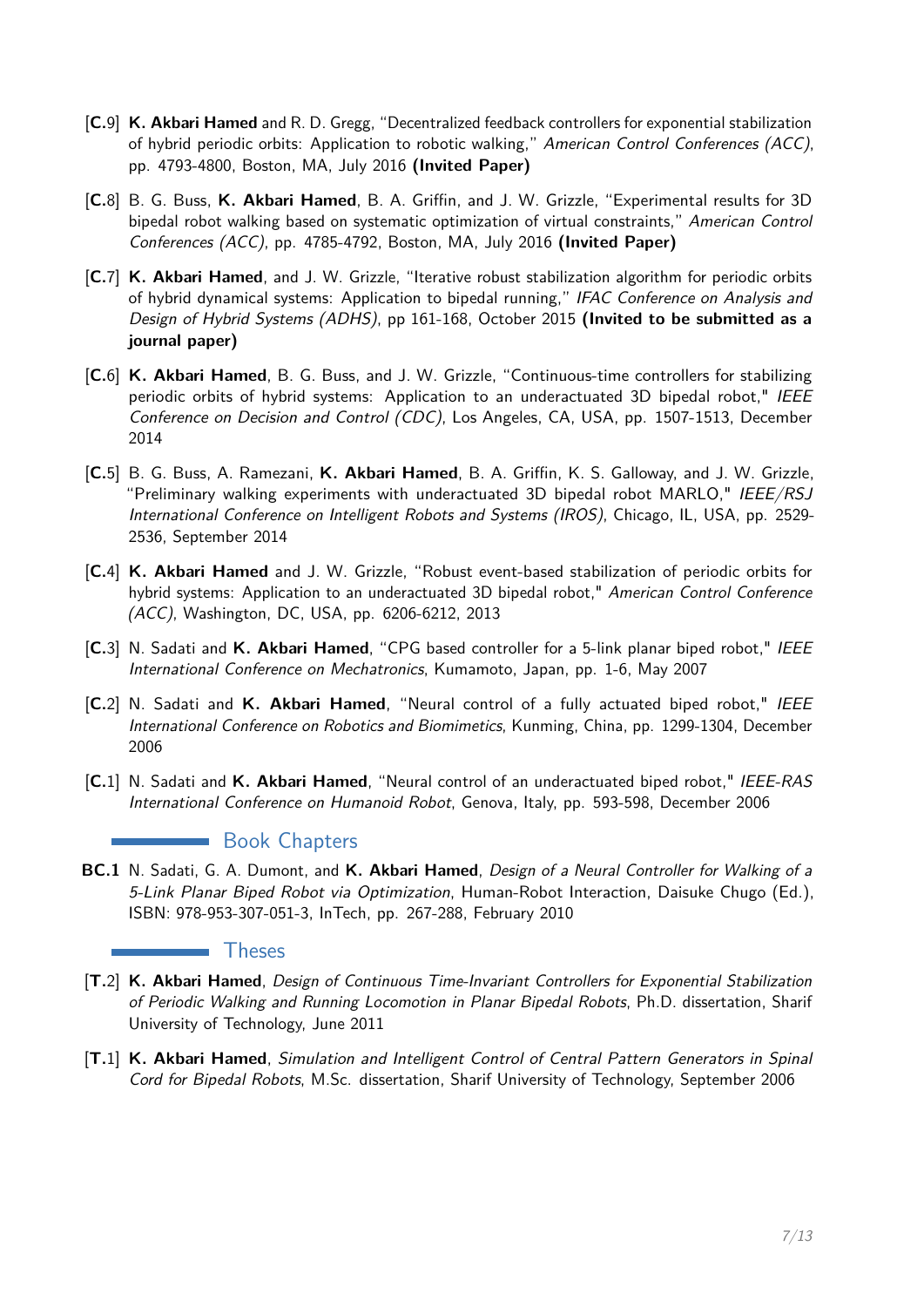## **Ph.D. and M.S. Theses Advised as the Main Advisor**

- [ST.3] V. R. Kamidi\*, [Distributed Feedback Control Algorithms for Cooperative Locomotion: From Bipedal](https://vtechworks.lib.vt.edu/handle/10919/109443) [to Quadrupedal Robots](https://vtechworks.lib.vt.edu/handle/10919/109443), Ph.D. Thesis, Advisor: **K. Akbari Hamed**, Mechanical Engineering, Virginia Tech, March 2022
- [ST.2] R. T. Fawcett<sup>\*</sup>, [Real-Time Planning and Nonlinear Control for Robust Quadrupedal Locomotion](https://vtechworks.lib.vt.edu/handle/10919/104201) [with Tails](https://vtechworks.lib.vt.edu/handle/10919/104201), M.S. Thesis, Advisor: **K. Akbari Hamed**, Mechanical Engineering, Virginia Tech, July 2021
- [ST.1] J. B. Martin<sup>\*</sup>, [Design of Time-Varying Hybrid Zero Dynamics Controllers for Exponential Stabi](https://vtechworks.lib.vt.edu/handle/10919/100689)[lization of Agile Quadrupedal Locomotion](https://vtechworks.lib.vt.edu/handle/10919/100689), M.S. Thesis, Advisor: **K. Akbari Hamed**, Mechanical Engineering, Virginia Tech, October 2020

#### **Workshops**

- [**W.**4] **K. Akbari Hamed**, ["Hierarchical feedback control of legged locomotion: From robust planning](https://safelocomotionacc2022.wordpress.com/) [to nonlinear control,"](https://safelocomotionacc2022.wordpress.com/) Workshop Towards Safe Legged Locomotion in Complex Environments: Learning, Estimation, Planning, and Autonomy, American Control Conference, June 2022
- [**W.**3] **K. Akbari Hamed**, ["Hierarchical and nonlinear feedback control of legged robots: From hy](https://impact-aware-robotics.gitlab.io/IROS2021workshop/page/videos/)[brid systems to planning and robust control,"](https://impact-aware-robotics.gitlab.io/IROS2021workshop/page/videos/) Workshop on Impact-Aware Robotics, IEEE/RSJ International Conference on Intelligent Robots and Systems, October 2021
- [**W.**2] **K. Akbari Hamed**, B. G. Buss, and J. W. Grizzle, "Continuous-Time Controllers for Robust Stabilization of 3D Bipedal Walking," Dynamic Locomotion RSS Workshop 2014, UC Berkeley, CA, July 2014
- [**W.**1] J. W. Grizzle, A. Ramezani, B. Buss, B. Griffin., **K. Akbari Hamed**, and K. S. Galloway, "Progress on controlling MARLO, an Atrias-series 3D underactuated bipedal robot," Dynamic Walking 2013, Pittsburgh, Pennsylvania, 2013

### **Invited Talks and Presentations**

- [**P.**14] **[TEDx Talk:](https://youtu.be/_XJqtbiqVRo)** "How Robot Armies Will Save Our Future Cities?," July 2020, Link: [https:](https://youtu.be/_XJqtbiqVRo) [//youtu.be/\\_XJqtbiqVRo](https://youtu.be/_XJqtbiqVRo) (**Invited Speaker**)
- [**P.**13] **K. Akbari Hamed**, ["Hierarchical feedback control of legged locomotion: From robust planning](https://safelocomotionacc2022.wordpress.com/) [to nonlinear control,"](https://safelocomotionacc2022.wordpress.com/) Workshop Towards Safe Legged Locomotion in Complex Environments: Learning, Estimation, Planning, and Autonomy, American Control Conference, June 2022 (**Invited Speaker**)
- [**P.**12] **K. Akbari Hamed**, ["Hierarchical and nonlinear feedback control of legged robots: From hy](https://impact-aware-robotics.gitlab.io/IROS2021workshop/page/videos/)[brid systems to planning and robust control,"](https://impact-aware-robotics.gitlab.io/IROS2021workshop/page/videos/) Workshop on Impact-Aware Robotics, IEEE/RSJ International Conference on Intelligent Robots and Systems, October 2021 (**Invited Speaker**)
- [**P.**11] **K. Akbari Hamed**, "Decentralized control algorithms for cooperative legged locomotion: A hybrid systems approach," NSF workshop on Human-Friendly Robots, University of Texas at San Antonio, May 2019 (**Invited Speaker**)
- [**P.**10] **K. Akbari Hamed**, "Decentralized resilient control algorithms for robust stabilization of hybrid dynamical systems: Application to robotic walking", Department of Mechanical Engineering, Virginia Tech, 2018
- [**P.**9] **K. Akbari Hamed**, "Decentralized resilient control algorithms for robust stabilization of cyberphysical systems: Application to autonomous and rehabilitation robotic walking", Department of Aerospace and Mechanical Engineering, University of Notre Dame, 2018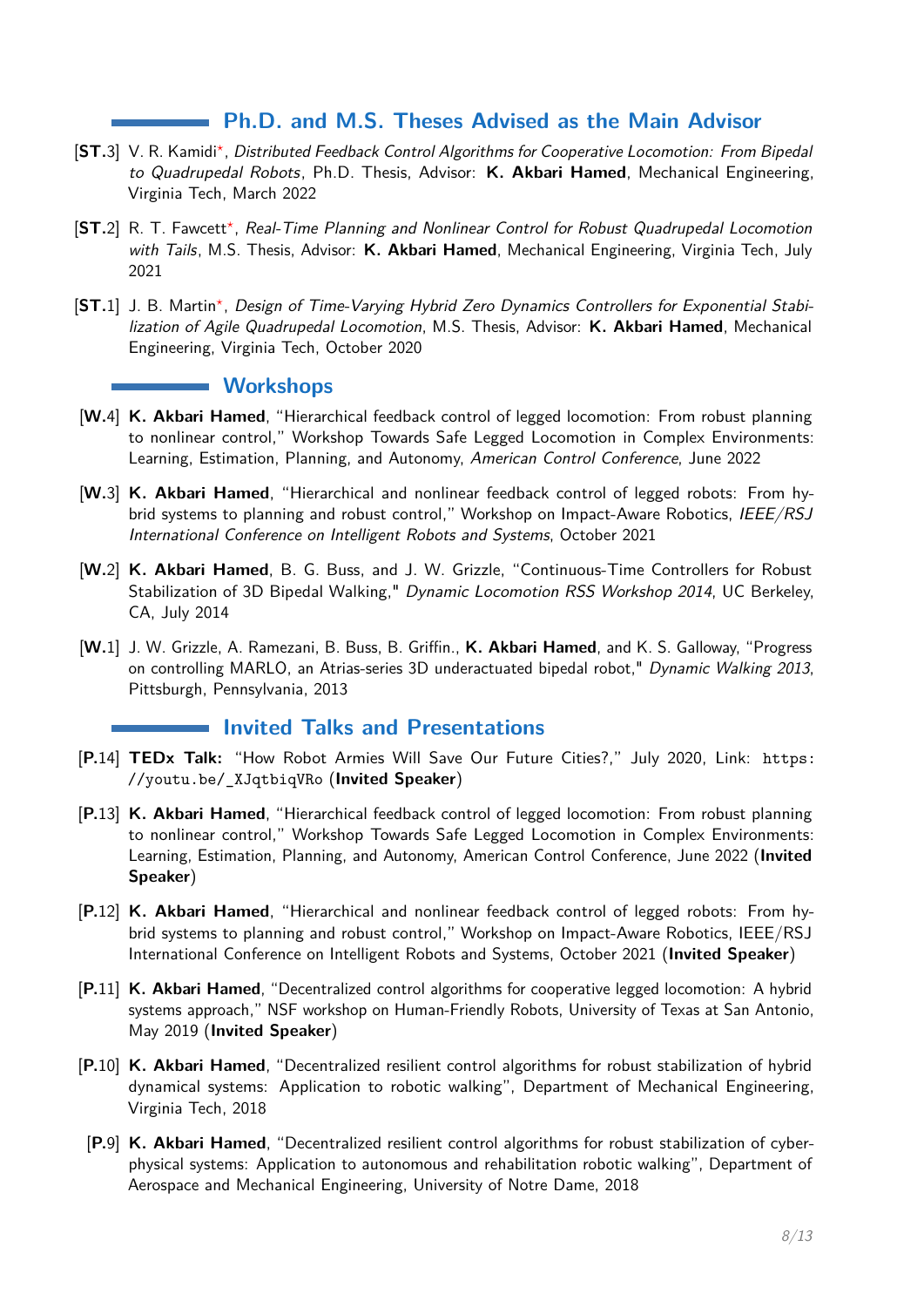- [**P.**8] **K. Akbari Hamed**, "Decentralized resilient control algorithms for robust stabilization of hybrid dynamical systems: Application to robotic walking", Department of Electrical and Computer Engineering, University of Central Florida, 2018
- [**P.**7] **K. Akbari Hamed**, "Decentralized resilient control algorithms for robust stabilization of hybrid dynamical systems: Application to robotic walking", Department of Mechanical and Industrial Engineering, The University of Iowa, 2018
- [**P.**6] **K. Akbari Hamed**, "Decentralized resilient control algorithms for robust stabilization of hybrid dynamical systems: Application to robotic walking", University of Nevada Reno, Department of Mechanical Engineering, 2018
- [**P.**5] **K. Akbari Hamed**, "Centralized and decentralized feedback control design for robust stabilization of hybrid periodic orbits: Application to robotic walking", Department of Mechanical Engineering, University of Wisconsin-Madison, 2017
- [**P.**4] **K. Akbari Hamed**, "Centralized and decentralized feedback control design for robust stabilization of hybrid periodic orbits: Application to robotic walking", Department of Computer Engineering, University of California, Santa Cruz, 2017
- [**P.**3] **K. Akbari Hamed**, "Centralized and decentralized feedback control design for robust stabilization of hybrid periodic orbits: Application to robotic walking", Department of Mechanical Engineering, Rice University, 2017
- [**P.**2] **K. Akbari Hamed**, "Continuous-time controllers for robust stabilization of periodic orbits for hybrid dynamical systems: Application to bipedal walking and running", University of Texas at Dallas, 2015
- [**P.**1] **K. Akbari Hamed**, "Robust Dynamical Legged Locomotion Through Hybrid Control and Optimization", San Diego State University, San Diego, CA, 2014

## **Google Scholar**

{ Citations: 915, h-index: 15, and i10-index: 18

### **Editorial Board**

- [**E.**5] Editor for the IEEE RAS/EMBS International Conference for Biomedical Robotics and Biomechatronics (BioRob) 2020 and 2022
- [**E.**4] Associate Editor for the American Control Conference (ACC) 2020-2022
- [**E.**3] Associate Editor for the IEEE Conference on Decision and Control (CDC) 2020-2022
- [**E.**2] Associate Editor for the IEEE International Conference on Robotics and Automation (ICRA) 2021
- [**E.**1] Associate Editor for the IEEE/RSJ International Conference on Intelligent Robots and Systems (IROS) 2021-2022

#### **Session Chair**

- [**S.**5] Chair for the 2022 American Control Conference (ACC) session on "Robotics III", June 2022
- [**S.**4] Chair for the 2021 IEEE International Conference on Robotics and Automation (ICRA) session on "Legged Robots II", June 2021
- [**S.**3] Chair for the 2020 IEEE/RSJ International Conference on Intelligent Robots and Systems (IROS) session on "Passive Walking", October 2020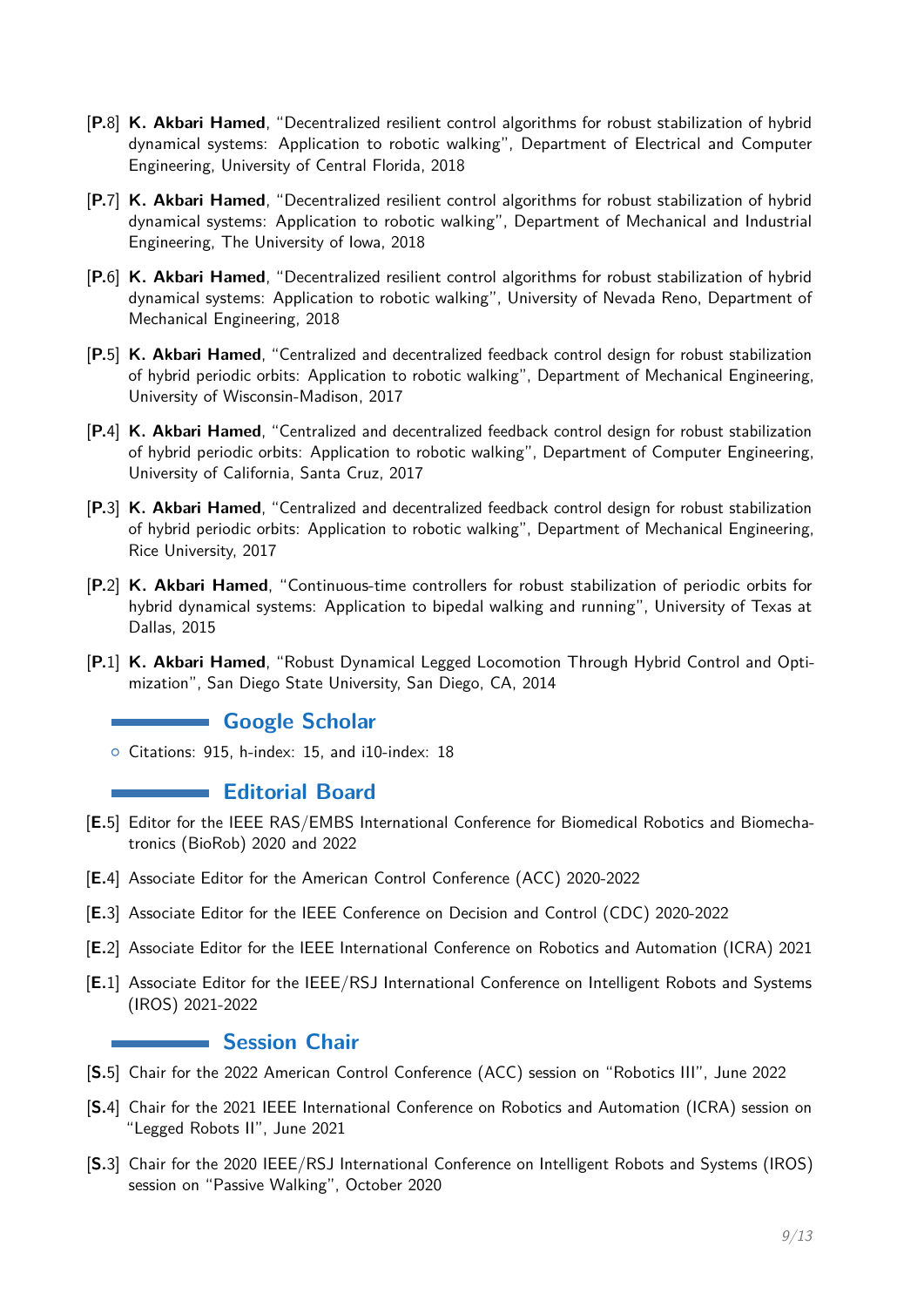- [**S.**2] Co-chair for the 2018 American Control Conference ACC session on "Stability of Hybrid Systems", Milwaukee Wi, June 2018
- [**S.**1] Co-chair for the 2014 IEEE Conference on Decision and Control (CDC) session on "Stability of Hybrid Systems", Los Angeles, CA, December 2014

## **Program Committee**

{ Robotics, Science and Systems (RSS) 2017 and 2018

# **Teaching Experience**

(Courses marked by *<sup>⋆</sup>* are new courses that I have developed.)

- [**TE.**3] **Feedback Control of Dynamic Legged Locomotion***<sup>⋆</sup>* **(ME-6804)**, Developer and Organizer, Graduate course, Department of Mechanical Engineering, Virginia Tech
- [**TE.**2] **Controls Engineering (ME-3534)**, Instructor, Senior level undergraduate course, Department of Mechanical Engineering, Virginia Tech
- [**TE.**1] **System Dynamics (ME-3514)**, Instructor, Senior level undergraduate course, Department of Mechanical Engineering, Virginia Tech

## **Student Advising**

Current Graduate Students as the Main Advisor

- { Abhishek Pandala (Ph.D. Candidate at Virginia Tech)
- { Jeeseop Kim (Ph.D. Candidate at Virginia Tech)
- Basit Muhammad Imran (Ph.D. Candidate at Virginia Tech)
- { Leila Amanzadeh (Ph.D. Student at Virginia Tech)
- <sup>o</sup> Randy Fawcett (Ph.D. Candidate at Virginia Tech)
- **o** Taizoon Chunawala (Ph.D. Student at Virginia Tech)

#### Former Graduate Students as the Main Advisor

- { Vinay R. Kamidi (Ph.D. Student at Virginia Tech), Ph.D. Defense Date: March 2022
- { Randy Fawcett (M.S. Student at Virginia Tech), M.S. Defense Date: July 2021
- { Joseph Martin (M.S. Student at Virginia Tech), M.S. Defense Date: October 2020

#### Former Undergraduate Students

- $\circ$  Senior design project (2021-2022): Alex Bottoms, Chris Macauley, Katrina Newby, Brandon Peysar, Eunice Reinhold, Nicklas Roth, Travis Walker
- $\circ$  Senior design project (2019-2020): Kyle Skiffington, Caroline McDonald, Shubham Rath, Louis Rizzi, Tim Ryan, Michael Repa
- $\circ$  Volunteer undergraduate students for research: Ruichang Chen, Yipin Zhou, Jerry Lian, Fujun Ruan, Ritish Shailly, Tung Xuan Le, Michael Otooni, Anshool Pradhan, Shengyuan Niu, Sean Eagen, Zihang Zhao, Jiajun Zhang
- Volunteer K-12 students for research: Neema Ahmadian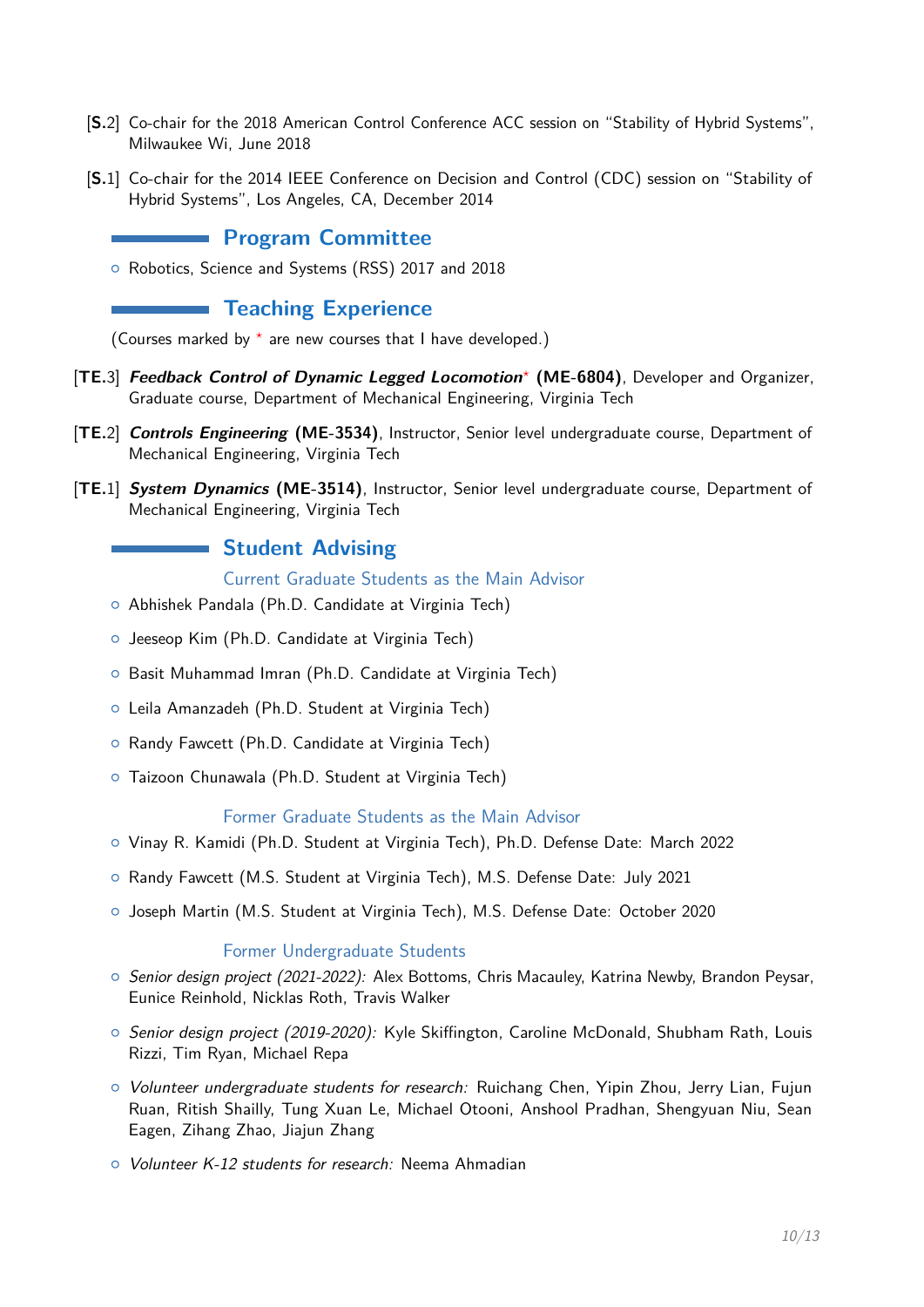#### **Press and Media**

- [**Pr.**14] [Virginia Tech's terrifying touchdown robot wants to do push-ups, not take over the world,](https://www.washingtonpost.com/sports/2019/10/12/virginia-techs-terrifying-touchdown-robot-wants-do-push-ups-not-take-over-world/) **The Washington Post**, October 12, 2019
- [**Pr.**13] [Virginia Tech researchers aim to give robots bio-inspired gaits,](https://vtnews.vt.edu/articles/2019/09/eng-kavehhamedrobotgait.html) Virginia Tech, September 27, 2019
- [**Pr.**12] [How Virginia Tech's pushup robot could one day help people with disabilities,](https://www.wsls.com/news/virginia/new-river-valley/how-virginia-techs-push-up-robot-could-one-day-help-people-with-disabilities) WSLS 10 News, October 1, 2019
- [**Pr.**11] [Virginia Tech finds star on football field: Push-up pumping robot,](https://www.wdbj7.com/content/news/Virginia-Tech-finds-a-star-on-the-football-field-a-push-up-pumping-robot-562133281.html) WDBJ7, October 3, 2019
- [**Pr.**10] [Behold, Virginia Tech's football team has a robot that does pushups when they score,](https://mashable.com/article/virginia-tech-football-robot-pushups/) Mashable, September 28, 2019
- [**Pr.**9] [A Leg Up for Prosthetics,](http://newscenter.sdsu.edu/sdsu_newscenter/news_story.aspx?sid=76487) SDSU NewsCenter, December 7, 2016
- [**Pr.**8] [MARLO an underactuated 3D bipedal robot with passive prosthetic feet,](http://spectrum.ieee.org/automaton/robotics/robotics-hardware/video-friday-drc-tasks-quadrotor-failsafes-and-autopsy-robots?utm_source=feedburner&utm_medium=feed&utm_campaign=Feed) IEEE Spectrum, December 6 2013
- [**Pr.**7] [No Big Deal, Just a Robot Walking Around Campus,](http://www.theatlantic.com/technology/archive/2013/12/no-big-deal-just-a-robot-walking-around-campus/282038/) The Atlantic, December 4, 2013
- [**Pr.**6] [For door-to-door delivery, robots must improve gait,](http://thebusinessofrobotics.com/research/for-door-to-door-delivery-robots-must-improve-gait/) The Business of Robotics, December 4 2013
- [**Pr.**5] [Google's robotics properties and U of M's walking robot,](http://www.examiner.com/article/google-s-robotics-properties-and-u-of-m-s-walking-robot) examiner, December 4 2013
- [**Pr.**4] [Two-legged robot walks outside at U-M, Michigan Engineering,](http://www.engin.umich.edu/college/about/news/stories/2013/december/two-legged-robot-walks-outside-at-u-michigan) Michigan Engineering, December 3, 2013
- [**Pr.**3] [Two-legged robot walks outside at U-Michigan,](http://www.eecs.umich.edu/eecs/etc/news/shownews.html) EECS News, University of Michigan, December 4 2013
- [**Pr.**2] [Walk the Robot Preliminary Outdoor Walking with Underactuated Bipedal Robot MARLO,](http://futurescope.co/post/69069543153/walk-the-robot-preliminary-outdoor-walking-with) futurescope, December 5 2013
- [**Pr.**1] [The University of Michigan's newest two-legged robot has taken its first steps outside,](http://www.frequency.com/video/university-of-michigans-newest-two/135396767/-/5-2876) Frequency, December 4 2013

## **Professional Service**

- { Member, IEEE
- { Elected full member of Sigma Xi Scientific Society, 2020
- **o** Member, IEEE Control Systems Society
- o Member, IEEE Robotics and Automation Society
- { Member, IEEE Technical Committee on Hybrid Systems

## **Ph.D. and M.S. Thesis Committee Member**

- { Biggers, Zackory James (Advisor: Dr. Alan Asbeck), Virginia Tech
- { Amrite, Shardul (Advisor: Dr. Andrea L'Afflitto), Virginia Tech
- o Zhang, Zichen (Advisor: Dr. Mehdi Ahmadian), Virginia Tech
- { Neighborgall, Campbell Reed (Advisor: Dr. Mehdi Ahmadian), Virginia Tech
- { Rajasekaran, Darshan (Advisor: Dr. Saied Taheri), Virginia Tech
- { Hunde, Sena Aschalew (Advisor: Dr. Alexander Leonessa), Virginia Tech
- o Conte, Dean Edward (Advisor: Dr. Tomonari Furukawa), Virginia Tech
- { Nikafrooz, Negin (Advisor: Dr. Alexander Leonessa), Virginia Tech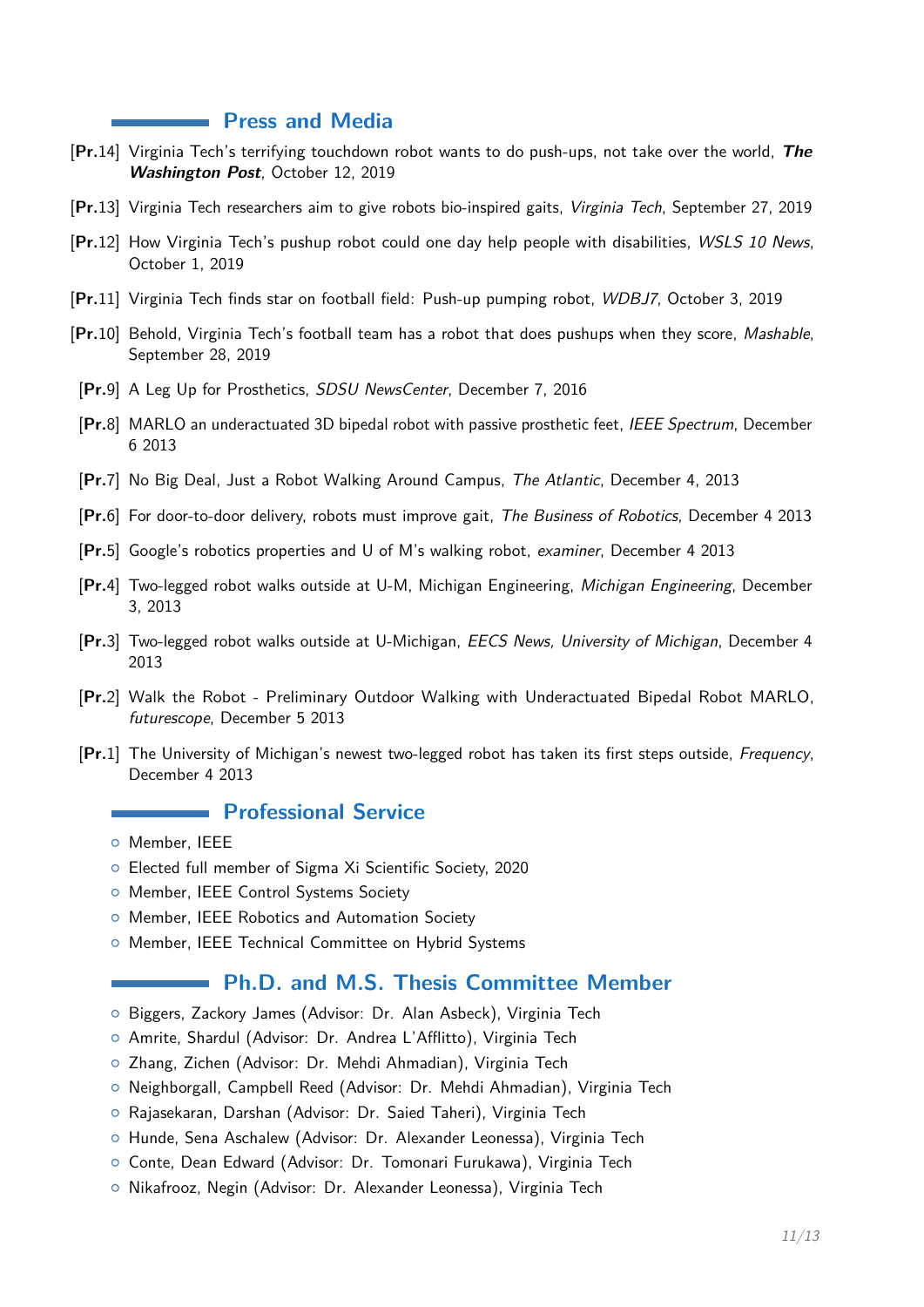- { Hancock, Philip Jackson (Advisor: Dr. Alexander Leonessa), Virginia Tech
- { Pang, Zhoubao (Advisor: Dr. Alexander Leonessa), Virginia Tech
- { Marshall, Julius Allen (Advisor: Dr. Andrea L'Afflitto), Virginia Tech
- { Mast, Timothy Edward (Advisor: Dr. Mehdi Ahmadian), Virginia Tech
- o Liu, Purong (Advisor: Dr. Alexander Leonessa), Virginia Tech
- { Budolak, Daniel Wojciech (Advisor: Dr. Alexander Leonessa), Virginia Tech
- { Radmehr, Ahmad (Advisor: Dr. Mehdi Ahmadian), Virginia Tech
- { Nagi, Navneet Singh (Advisor: Dr. Alexander Leonessa), Virginia Tech

#### **Reviewer**

- **O** National Science Foundation Panelist
- $\circ$  Journals: IEEE Transactions on Automatic Control, IEEE Transactions on Control Systems Technology, IEEE Control Systems Letters, Automatica, IEEE Transactions on Control of Network Systems, SIAM Journal of Control and Optimization, ASME Journal of Dynamic Systems, Measurement, and Control, International Journal of Robotics Research, IEEE Transactions on Robotics, IEEE Robotics and Automation Letters, IEEE Transactions on Systems, Man and Cybernetics, IEEE/ASME Transactions on Mechatronics, IEEE Transactions on Neural Networks, IET Control Theory and Applications, Robotica, Mechatronics, a journal of IFAC, Journal of Intelligent & Robotic Systems
- Conferences: American Control Conference (ACC), IEEE International Conference on Decision and Control (CDC), IEEE International Conference on Robotics and Automation (ICRA), IEEE/RSJ International Conference on Intelligent Robots and Systems (IROS), IEEE-RAS International Conference on Humanoid Robots, IEEE/ASME International Conference on Advanced Intelligent Mechatronics (AIM), Robotics: Science and Systems (RSS)

## **Outreach**

- { Virginia Tech Science Festival: Robot locomotion exhibit for local families and kids, 2019 and 2020
- Robot demo in the field during Virginia Tech's football games featured by different news sources including ESPN, 2019
- { TEDx talk: "How robot armies will save our future cities?," July 2020
- o Multiple interviews with different news, including The Washington Post, to discuss my research on robot locomotion and its importance for society
- { Robot locomotion exhibit for Virginia Tech Open House, Fall 2021 and Spring 2022
- $\circ$  Multiple STEM lab tours for K-12 students, teachers, local schools, and families

### **Professional Skills**

- **O** Control Theory
- o Robotics
- **o** Robot Locomotion
- **o** Autonomous Robots
- <sup>o</sup> Machine Learning and Artificial Intelligence
- **O** Dynamical Systems Theory
- { Decentralized and Distributed Control
- **o** Nonlinear and Robust Control
- o Multiagent Systems
- **O** Optimization Theory
- **o** Wearable and Rehabilitation Robots